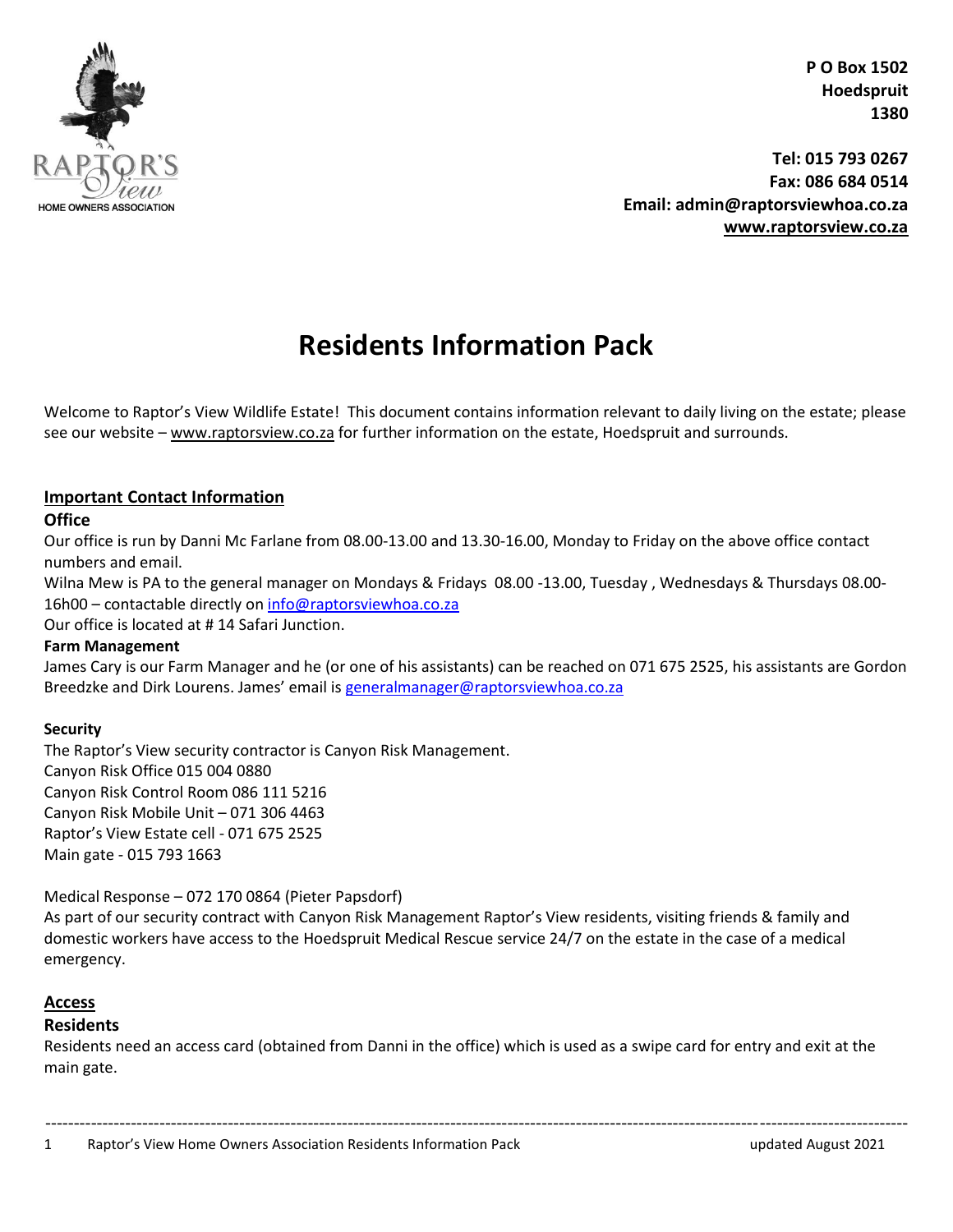

**Tel: 015 793 0267 Fax: 086 684 0514 Email: admin@raptorsviewhoa.co.za [www.raptorsview.co.za](http://www.raptorsview.co.za/)**

#### **Visitors**

Visitors need to enter the stand number to be visited on the keypad at the gate, the intercom connects to the resident's registered cell phone number and he/she presses '9' on their cellphone to raise the boom.

Or an entry & exit code can be obtained in advance by the resident sending a sms 'tap1' to the access control number - 076 302 8380. A 5 digit entry & exit code is sent back by sms and this code is entered into the keypad at the gate to raise the boom.

If more than one exit code is required the sms should be 'tap2, 3 or 4' etc. The maximum is tap 5, so if more than 5 exit codes are needed a further sms will be required. Codes expire at midnight of the day obtained.

The boom has a 5 second delay before closing so please ensure you drive through in good time. Please do not tailgate and enter or exit with the previous car as this not only leads to gate and/or vehicle damage but also puts our security system at risk.

#### **Extended Stay**

Extended stay cards for visiting friends and family can be applied for through the Raptor's View office.

#### **Contractors**

All contractors and suppliers are required to enter the estate through the contractor's gate and have the necessary security clearance for their workers and drivers. Contractors must be pre-approved by the Home Owners Association – contact Wilna in the RVHOA office.

#### **Board of Directors**

Our estate is run by a board of directors (who are in turn supported by various sub-committees) elected by the Home Owner's Association (HOA) for a two year period.

The current directors are Tony Patten (chairman), Lovelle Henderson, Janine Scorer, Richard Braun, Merrick Oeschger , Joan Arnestad and Rod Bell.

#### **Communications**

- A monthly news bulletin is emailed to update residents on current estate events.
- The Raptor is a wildlife newsletter emailed out regularly with interesting estate nature sightings all residents are encouraged to send in their records and photographs for inclusion.
- We have a bulk SMS service from the office for emergency notifications usually relating to power outages, fires, causeway flooding or exciting wildlife sightings – like leopard and wild dog!

#### **Domestic, Gardening, Pool and Other Services**

Please see our website for a list of contractors registered with the home owners' association or request a copy from the office.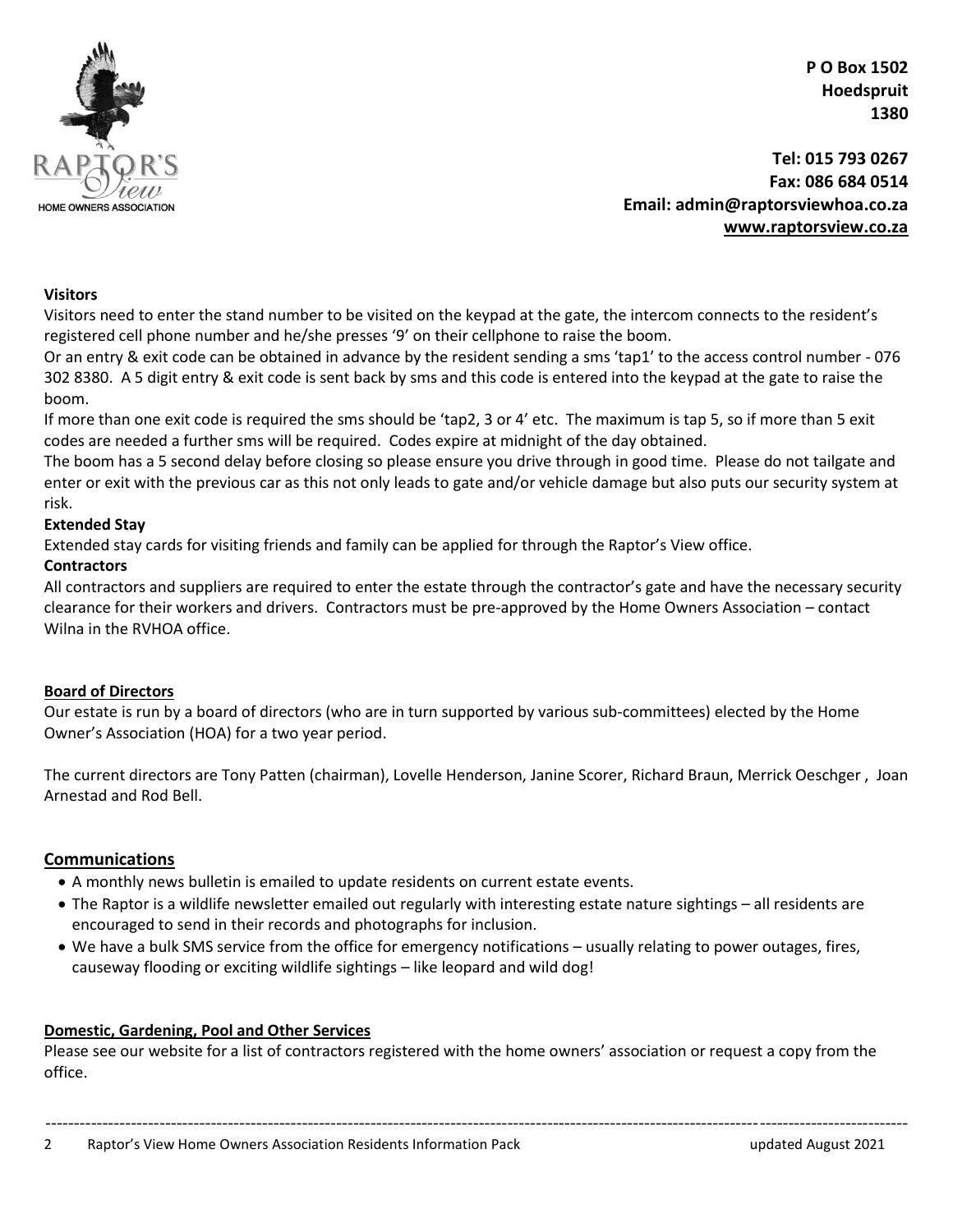

**Tel: 015 793 0267 Fax: 086 684 0514 Email: admin@raptorsviewhoa.co.za [www.raptorsview.co.za](http://www.raptorsview.co.za/)**

#### **Emergencies**

Security - Estate Management – 071 675 2525 Canyon Risk Control Room 086 111 5216 Canyon Risk Mobile Unit – 071 306 4463 Hoedspruit Medical Rescue – 072 170 0864 (Pieter Papsdorf)

- Snakes Kinyonga Reptile Centre on 015 795 5203 or 082 299 3981 Or call our farm manager on 071 675 2525 (Snakes are generally more afraid of you than you are of them; but a cornered (venomous) snake could be unpredictable and dangerous so please don't give in to instinctive bludgeoning but rather call a qualified person to assist with its removal from your house.)
- Fire Call our farm manager on 071 675 2525 Property firebreaks are mandatory and fire extinguishers, fire hoses and beaters are highly recommended.
- Medical Hoedspruit Medical Rescue 072 170 0864 (Pieter Papsdorf) As part of our security contract with Canyon Risk Management residents have access to the medical response team in the case of a medical emergency on the estate.

Hoedspruit Medical Centre – 015 793 0606 (Dr.s Amber Polley & Danny Verhagen ) After Hours – 084 770 1743

Dr Jaco Blignaut – 015 793 1894, 074 970 7278, 074 483 8052

Dr Loftie-Eaton, Safari-Med Medical Practice – 071 696 2522

#### **Facebook**

The estate has a 'Raptor's View Wildlife Estate' page as well as pages for 'Flora, Birds and Butterflies of Raptor's View'.

#### **Farm Watch**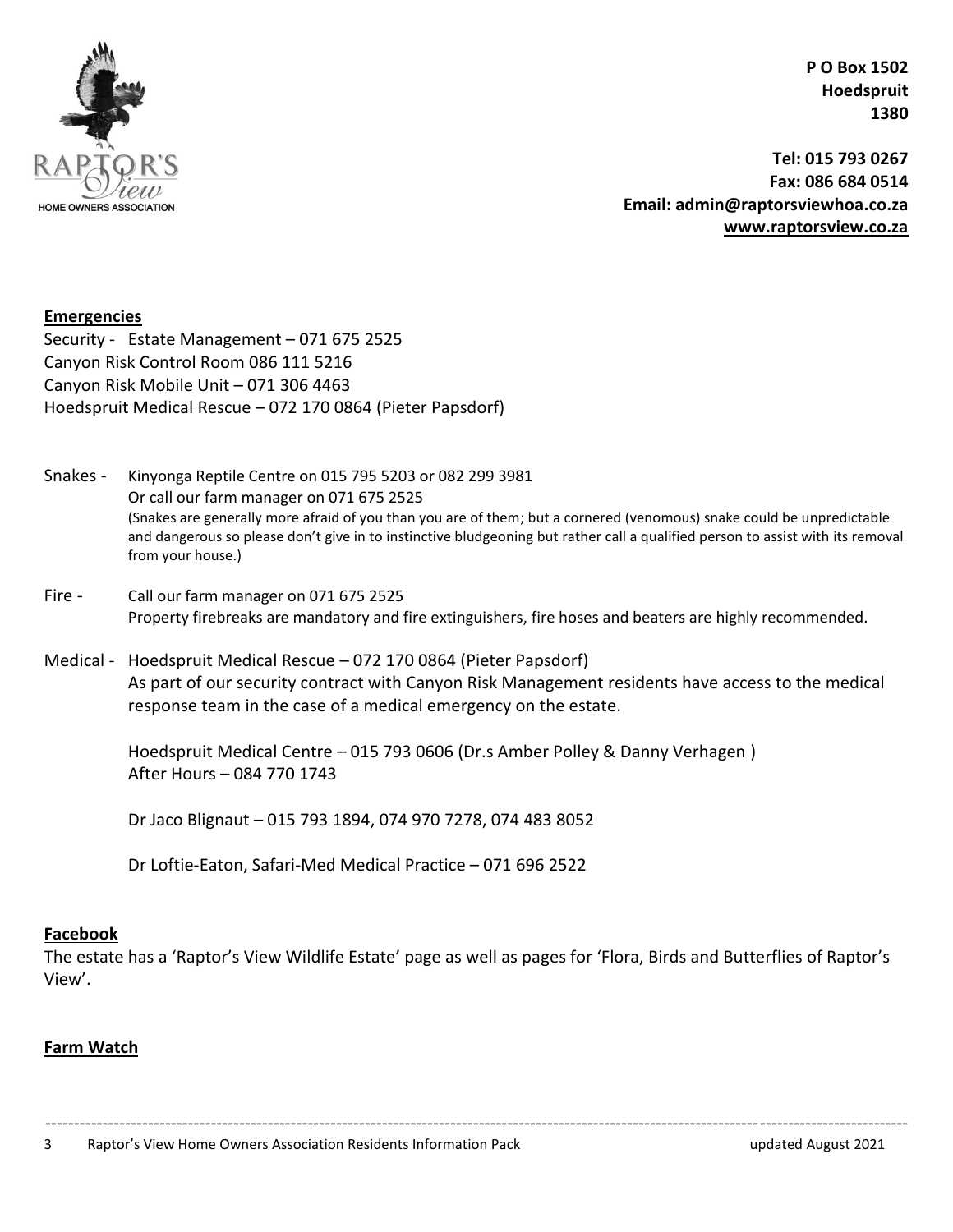

**Tel: 015 793 0267 Fax: 086 684 0514 Email: admin@raptorsviewhoa.co.za [www.raptorsview.co.za](http://www.raptorsview.co.za/)**

Hoedspruit Farmwatch offers the community a safety support service and their reaction unit will assist and respond to emergency calls from their members in any situation that potentially indicates a threat to life or property. They work closely with the SAPS (South African Police Service).

#### **Management Team**

Our farm manager is James Cary and he is assisted by Dirk Lourens and Gordon Breetzke and they have a team of 10 - Colbert Sibuyi, Difference Mona, Lucky Matene, Morris Khosa, Movett Mogakane, Pieter Makaseuela, Regent Ngwenya, Reuben Mashale, Clive Manzini and Bootjie Maoko.

#### **Maps – Walks & Trails**

We have 4 set walking/cycling trails on the estate – the Lion, Buffalo Zebra and Aardvark trails – of varying length and degrees of difficulty! Please see our website for copies of the full estate map and walking trails or request copies from the office. When walking or cycling please respect the privacy of other residents.

#### **Refuse Removal**

Domestic waste is collected every Thursday and there is a nominal charge for this service. Refuse bags awaiting collection must be placed in an animal proof bin; the farm manager and his team can assist with the animal proofing of bins.

We actively encourage recycling and coloured bags (available from the office, again at a nominal cost) are used for the recyclables; black bin bags must be used for wet (and other non-recyclable) waste. Our recycling is collected by Skip Go and goes to Marula Conservation Project - see [www.marulaconservation.co.za](http://www.marulaconservation.co.za/) for more information.

There is a recycling drop off point at Pick 'n Pay (between the supermarket and bottle store) where light bulbs & fluorescent tubes and batteries can be disposed of.

-------------------------------------------------------------------------------------------------------------------------------------------------------

\*\* See the final pages of this pack for more on what can and cannot be recycled with Marula Conservation Project.

4 Raptor's View Home Owners Association Residents Information Pack updated August 2021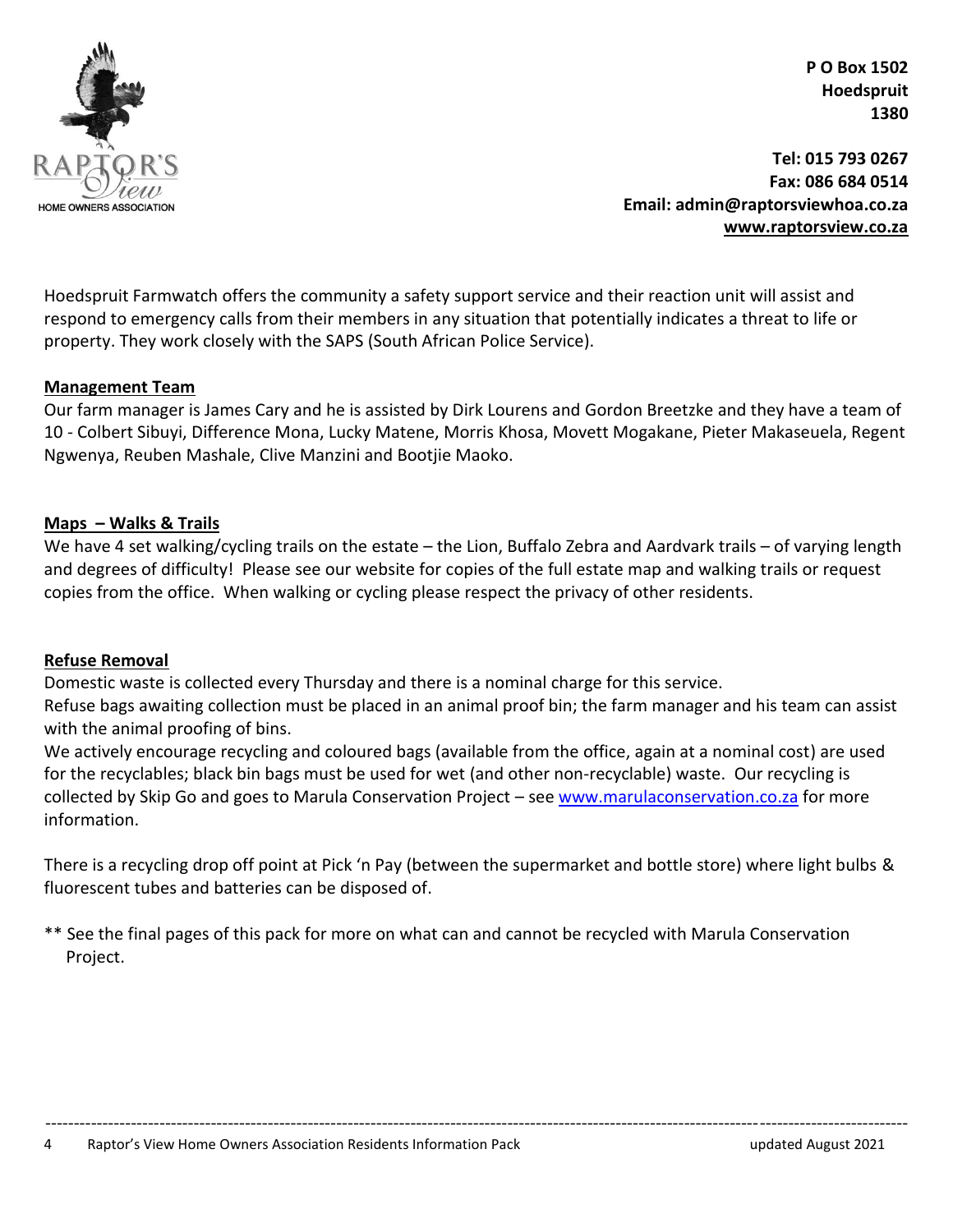

**Tel: 015 793 0267 Fax: 086 684 0514 Email: admin@raptorsviewhoa.co.za [www.raptorsview.co.za](http://www.raptorsview.co.za/)**

#### **Rules**

Our full homeowner and building rules are on our website but the most salient ones are reiterated here: **Speeding** – our speed limit is strictly 30km p/h.

Please adhere to this limit – not only is speeding a danger to the walkers & cyclists (and children) on the estate but there are also many vulnerable small creatures on the roads – snakes, chameleons, squirrels, birds etc. No overtaking is allowed.

#### **Domestic Pets** – no pets are allowed on the estate.

This is to prevent interbreeding with our indigenous wildlife populations, and because domestic pets can spread diseases to which our wildlife has no resistance.

#### **Feeding of Wildlife** – this is not allowed.

Feeding not only disturbs the natural foraging behaviour of the animals concerned but creates a dependency in those animals to being fed. This in turn leads to them becoming habituated and unafraid of humans. In particular monkeys, baboons, warthog and nyala very soon become a problem - creating havoc and damage to property.

**Firebreaks** – a minimum of 15m around the house must be maintained annually.

This is a safety precaution that includes grass cutting, some bush clearing and trimming of trees that are particularly close to the thatch roofs.

**Drones** – no drones are permitted to fly over the estate.

### **Indigenous Plants** – no exotic plants can be grown on the estate.

Invasive and exotic trees and plants quickly become a huge problem for an estate like ours. Many of these introduced species are extremely aggressive and very quickly "take over" from the original habitats. Not only does this rule make obvious sense to protect our environment and animals but there is now country wide legislation in place requiring land owners to remove invasive plants to avoid prosecution.

#### **Noise & Light Pollution**

Raptor's View is a tranquil, quiet wildlife estate and we request that all residents respect this quality of life and keep noise to a minimum. Every consideration should be given to making sure that your lighting does not impact on your neighbours especially in boma and braai areas. No Spotlights are allowed.

------------------------------------------------------------------------------------------------------------------------------------------------------- 5 Raptor's View Home Owners Association Residents Information Pack updated August 2021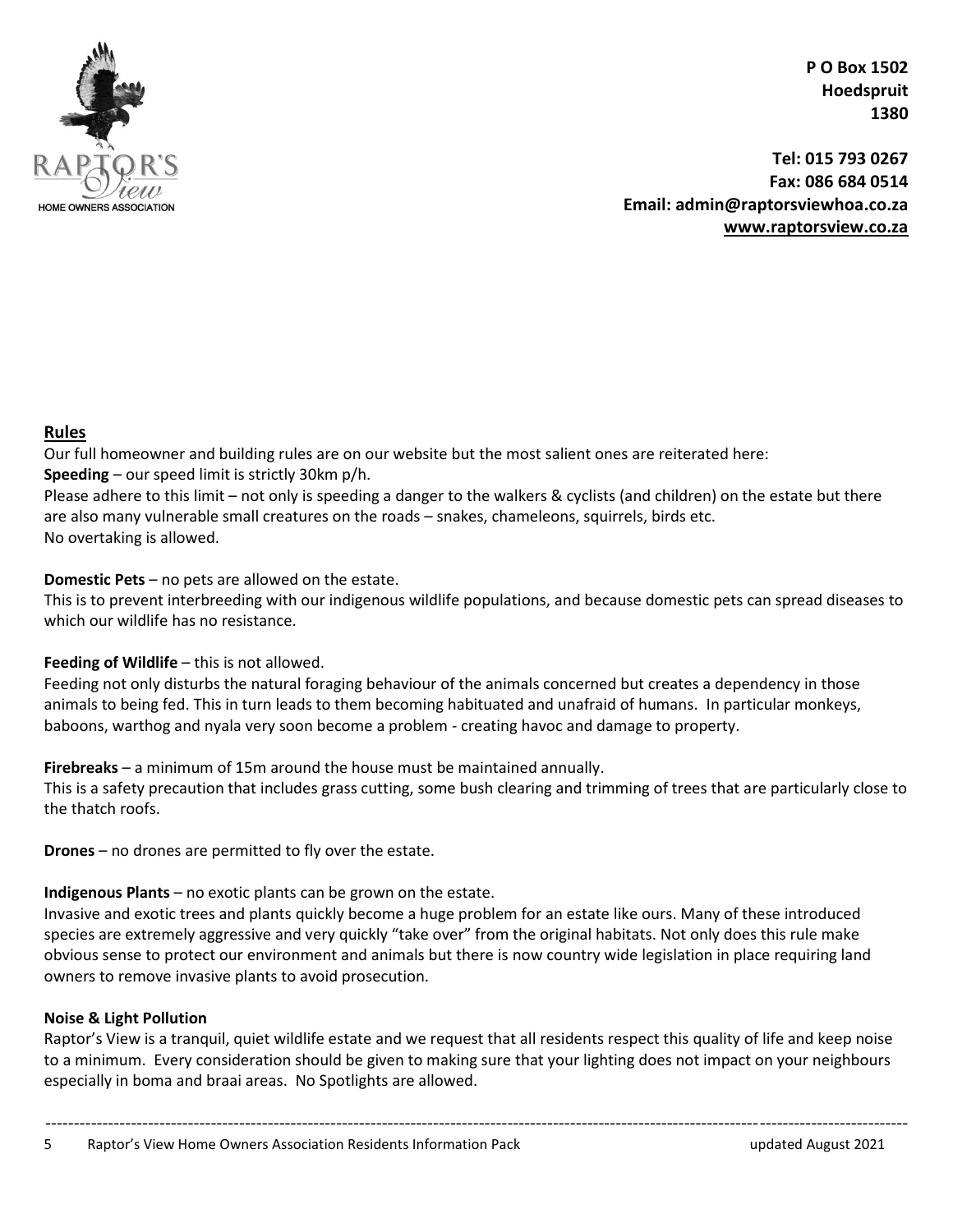

**Tel: 015 793 0267 Fax: 086 684 0514 Email: admin@raptorsviewhoa.co.za [www.raptorsview.co.za](http://www.raptorsview.co.za/)**

#### **Building**

The building rules & guidelines on the estate include - that houses may only be single story, within a 15m radius of the central plot peg, have thatched roofs and the exterior walls to be one of a choice of 3 specific colours. All additions and alterations require approval from the RVHOA building committee.

#### **Security**

Our security provider offers a roving patrol service which can be booked to check on houses when residents are away – contact the office for current costs.

#### **Southern Cross Schools**

This is a co-educational day and boarding school offering pre-primary, primary and college education situated on the northern edge of our estate (but with their own entrance gate.

They state: "In this unique environment learners receive an independent education that balances academic excellence, sport and culture with learning that exceeds the boundaries of the classroom ".

Some of their bush lore classes – either drives or walks - often take place on Raptor's View.

#### **Things to do and Places to see**

Blyde Dam Boat Cruise

The Blyde River is dammed at the mouth of the Blyde River Canyon to create the Blyde Dam at Swadini. There are twice daily 1.5 hour boat cruises on the dam at 11h00 and 15h00 Monday – Saturday. Call 015 795 5961 / 072 260 4212 for more information and bookings.

#### Hoedspruit Endangered Species Centre

The Centre focuses on the conservation of rare, vulnerable or endangered animals with Cheetah conservation as one of their core disciplines.

Call 015 793 1633 / 083 654 2299 for more information on activities and tours.

#### Kinyonga Reptile Centre

The centre's mission is to conserve through education and research; to locate, propagate and relocate rare and endangered reptiles and to establish viable captive populations of rare and endangered reptiles. It is open daily from 08.00-17.00. Call 015 795 5203 / 082 299 3981 for entry fees and more information.

#### Mariepskop

At 1945m above sea level Mariepskop is the highest peak in the northern Drakensberg Escarpment. Its height has led to the presence of the military radar equipment on the top of the mountain that has aided the preservation of the area. It is very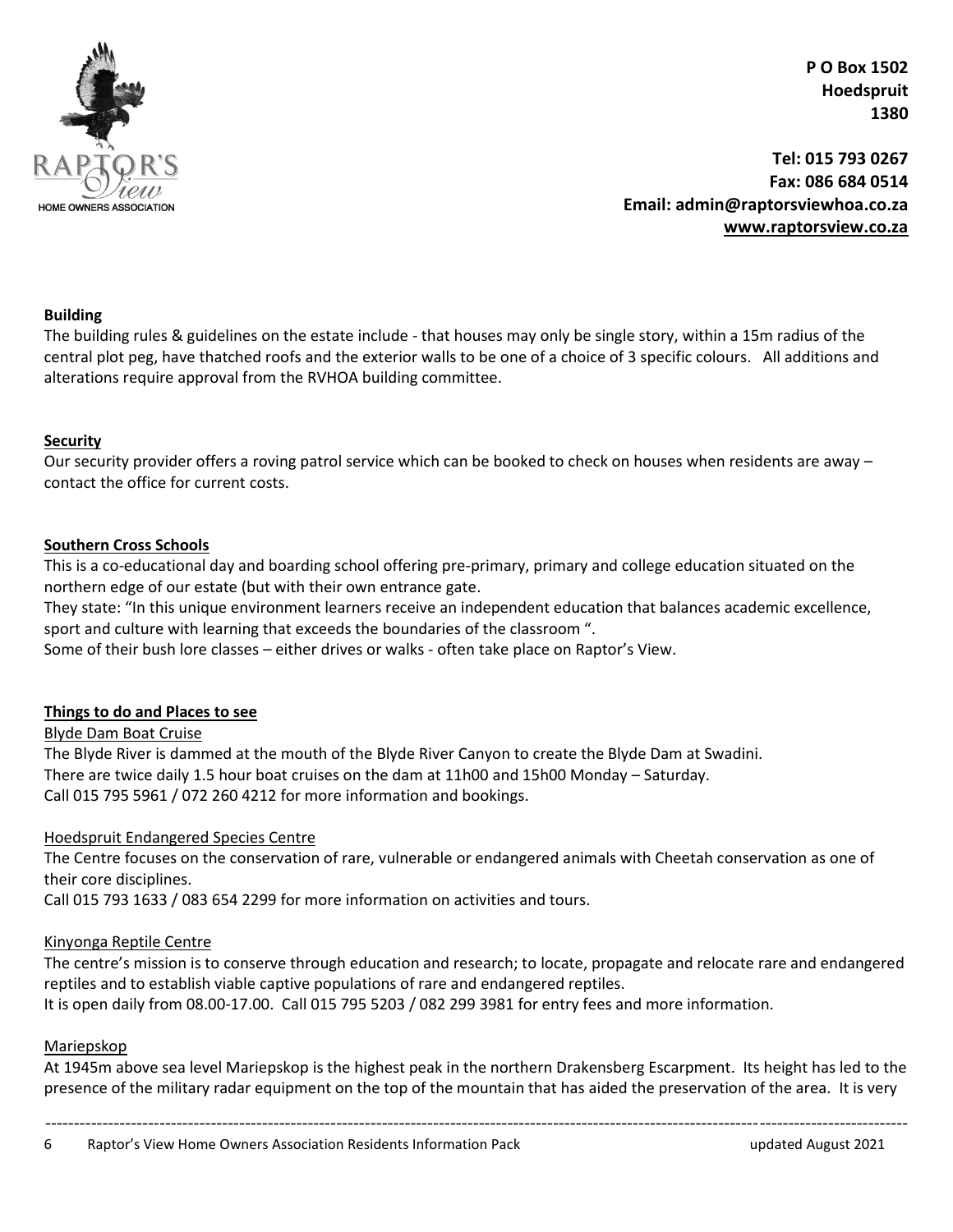

**Tel: 015 793 0267 Fax: 086 684 0514 Email: admin@raptorsviewhoa.co.za [www.raptorsview.co.za](http://www.raptorsview.co.za/)**

scenic and is botanically diverse and offers fantastic views. Added attractions here are forest walking trails, the Klaserie Falls and the Blyde Picnic Site.

It is run by the Department of Water & Forestry and an entry fee is payable at both the view site and the picnic site. Call 015 793 2581/3 for more information.

Moholoholo Wildlife Rehabilitation Centre

The centre is home to many abandoned, injured and poisoned wildlife and they run twice daily educational tours at 09h30 and 15h00 Monday – Saturday.

Call 015 795 5236 / 082 907 5984 for bookings and more information

#### **Wildlife Checklist**

There is a bird, mammal & reptile checklist booklet for the estate which is available from the office or an A4 version can be downloaded from the website.

#### **Useful Numbers**

Hoedspruit Police – 015 799 4000 Farmwatch – enquiries – 083 647 7951 emergency - 072 310 0032 Hoedspruit Fire Brigade – 015 793 0536 or 015 793 0728 East Gate Airport – 015 793 3681 Tzaneen Mediclinic – 015 306 8500 Tintswalo Hospital – 015 795 8600 Nelspruit Mediclinic – 013 759 0500 Hoedspruit Clinic – 015 793 9000/9026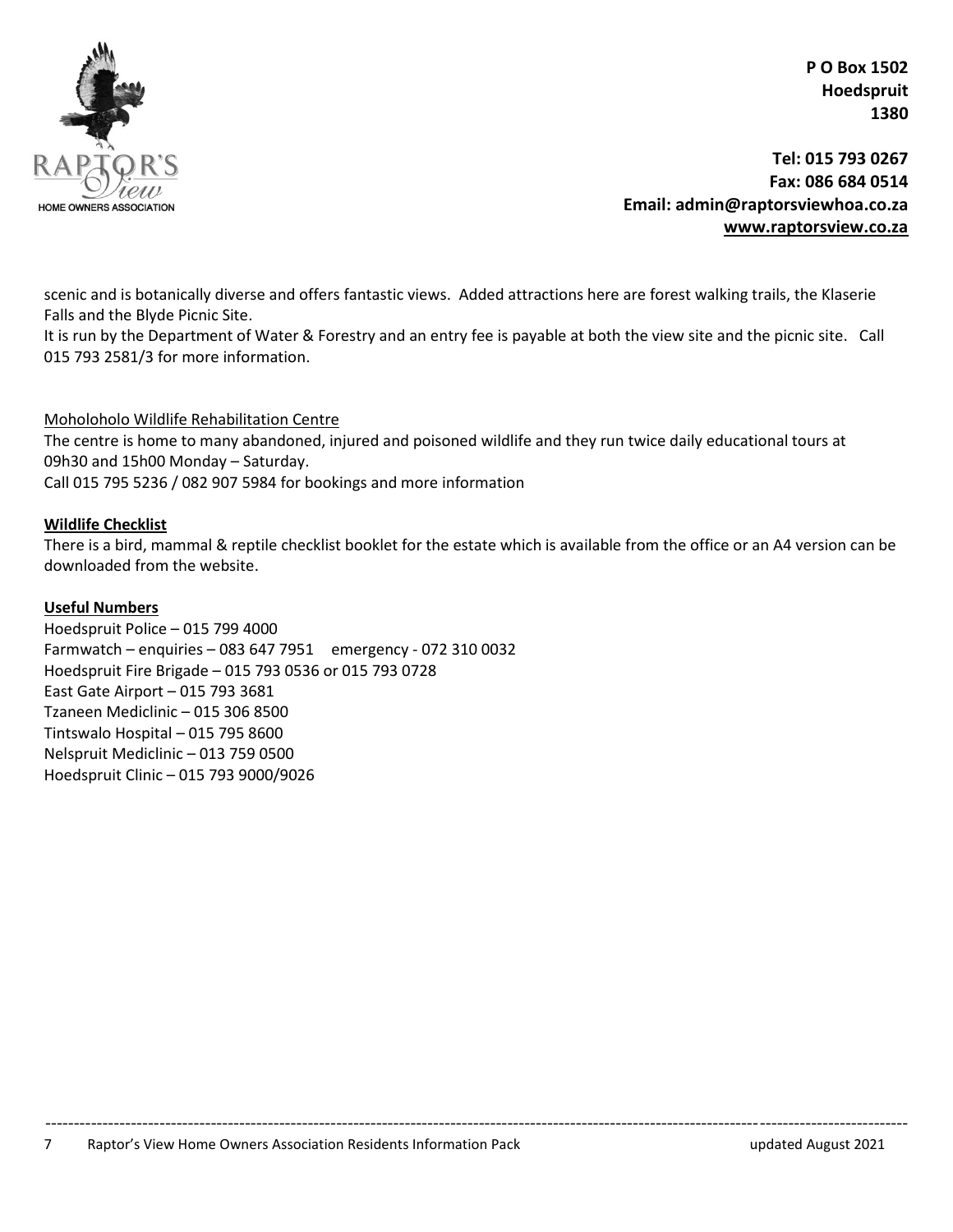

**Tel: 015 793 0267 Fax: 086 684 0514 Email: admin@raptorsviewhoa.co.za [www.raptorsview.co.za](http://www.raptorsview.co.za/)**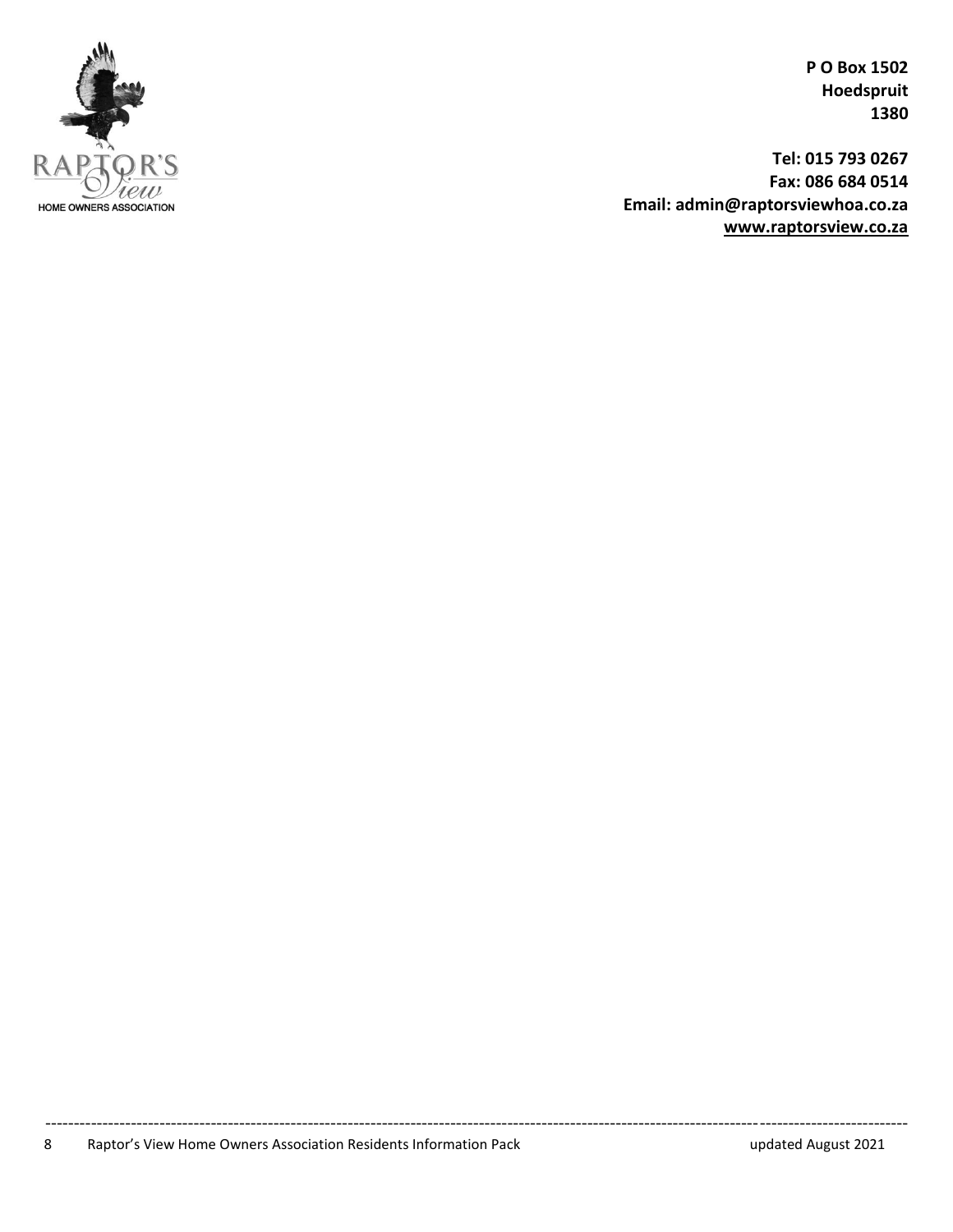

# Recycling list

Food and beverage containers / Polystyrene Beverage (6 pack) shrink wrap

# Paper

Newspaper, magazines and books White print paper and envelopes Paper bags and egg cartons Cardboard boxes (corrugated and other)

# Glass

**Beverage bottles Broken ceramics** 

# **Metal**

Aluminium and steel cans / Clean used foil Empty paint tins / Jar lids Empty aerosol cans / Beer bottle tops

# **Other**

**Electronic waste** 

Contaminated and dirty plastic products **Plastic straws** Plastic wrap/clingwrap

Dirty paper products Waxed paper products **Used Tissues and toilet paper** 

Lightbulbs

**Dirty foil** 

**Food waste** Garden refuse **Medical waste Medication** Bathroom waste / Nappies